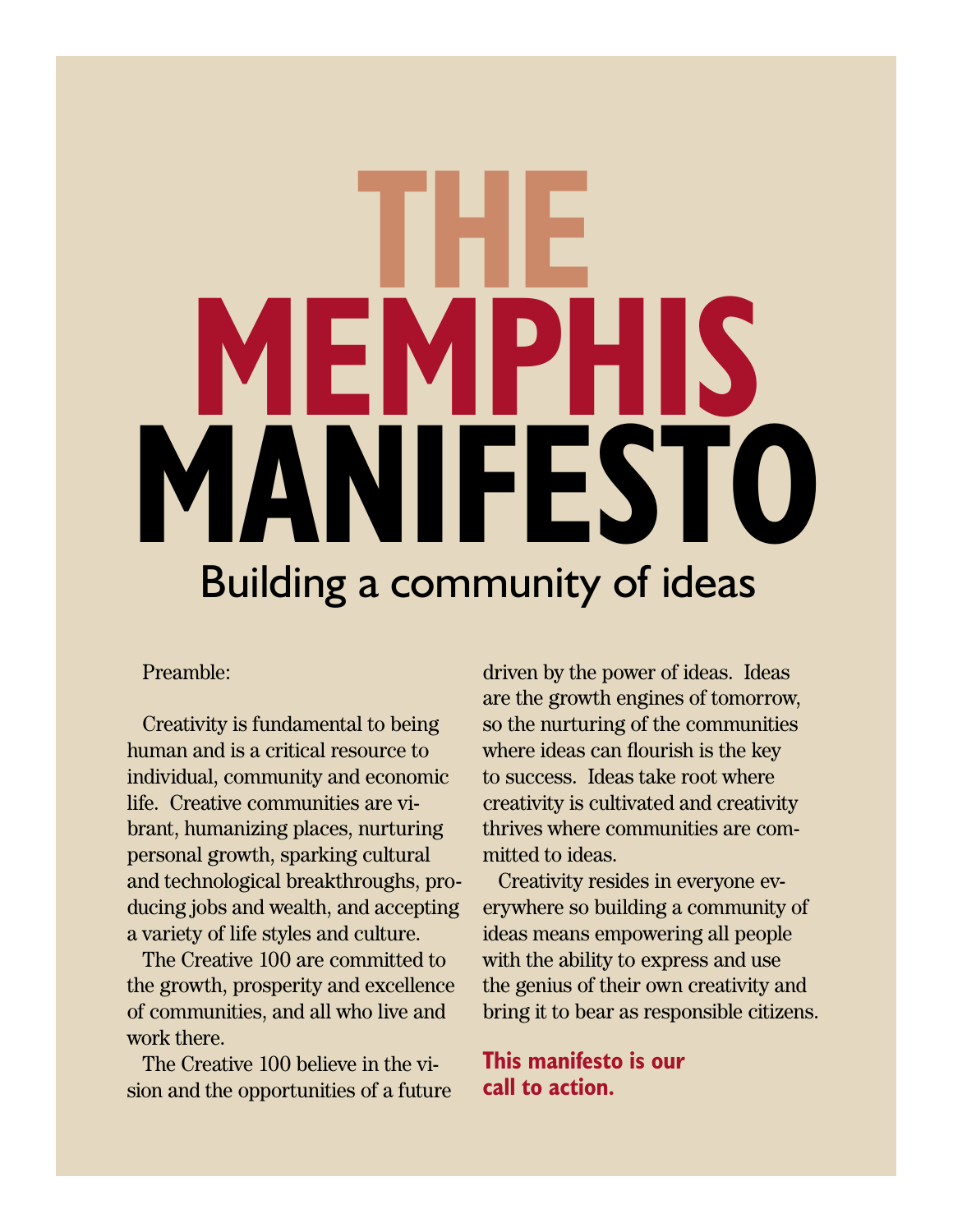## **Principles:**

The Creative 100 are dedicated to helping communities realize the full potential of creative ideas by encouraging these principles:

1) Cultivate and reward creativity. Everyone is part of the value chain of creativity. Creativity can happen at anytime, anywhere, and it's happening in your community right now. Pay attention.

2) Invest in the creative ecosystem. The creative ecosystem can include arts and culture, nightlife, the music scene, restaurants, artists and designers, innovators, entrepreneurs, affordable spaces, lively neighborhoods, spirituality, education, density, public spaces and third places.

3) Embrace diversity. It gives birth to creativity, innovation and positive economic impact. People of different backgrounds and experiences contribute a diversity of ideas, expressions, talents and perspectives that enrich communities. This is how ideas flourish and build vital communities.

4) Nurture the creatives. Support the connectors. Collaborate to compete in a new way and get everyone in the game.

5) Value risk-taking. Convert a "no" climate into a "yes" climate. Invest in opportunitymaking, not just problem-solving. Tap into the creative talent, technology and energy for your community. Challenge conventional wisdom.

6) Be authentic. Identify the value you add

and focus on those assets where you can be unique. Dare to be different, not simply the look-alike of another community. Resist monoculture and homogeneity. Every community can be the right community.

7) Invest in and build on quality of place. While inherited features such as climate, natural resources and population are important, other critical features such as arts and culture, open and green spaces, vibrant downtowns, and centers of learning can be built and strengthened. This will make communities more competitive than ever because it will create more opportunities than ever for ideas to have an impact.

8) Remove barriers to creativity, such as mediocrity, intolerance, disconnectedness, sprawl, poverty, bad schools, exclusivity, and social and environmental degradation.

9) Take responsibility for change in your community. Improvise. Make things happen. Development is a "do it yourself" enterprise.

10) Ensure that every person, especially children, has the right to creativity. The highest quality lifelong education is critical to developing and retaining creative individuals as a resource for communities.

We accept the responsibility to be the stewards of creativity in our communities. We understand the ideas and principles in this document may be adapted to reflect our community's unique needs and assets.

The undersigned commit to our communities and each other that we will go back to our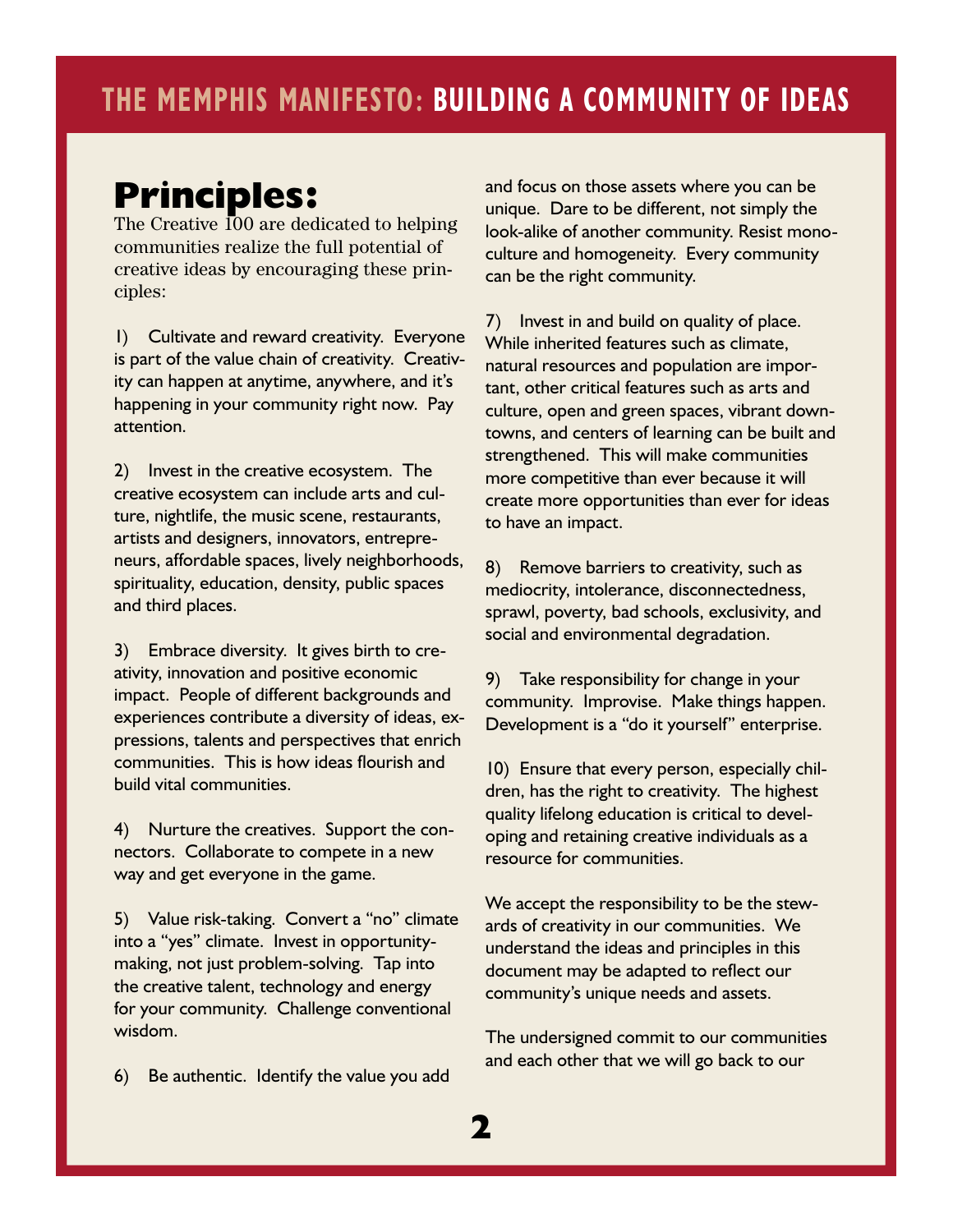## **THE MEMPHIS MANIFESTO: BUILDING A COMMUNITY OF IDEAS**

communities to infuse these ideas into our social lives and public policies and share the accomplishments with each other so that we all can move forward and succeed together in a more creative existence.

#### **The Creative 100 and Memphis Host Creatives**

Asterick (Miami Beach) Melanie Adams (St. Louis) Baye Adofo-Wilson (Newark) D. Erik Albright (Greensboro) Dean Amhaus (Milwaukee) Elizabeth Azoff (Iowa City) Doug Bacon (Memphis) Ed Bailey (Austin) Jonathan A. Ballinger (Memphis) Michele Bauer (Tampa) Katie Bell (York, PA) Suzanne Boss (Calgary) Kevin Brewer (Memphis) Jack Brice (Pittsburgh) Michael Brooks (Iowa City) Linda Buchner (Kansas City) Bill Bulick (Portland) George Ivan Canada (Greensboro) Melinda Canino (Cincinnati) Bill M. Carson (St. Louis) Colleen Carlton (St. Louis) Scott Carter (Little Rock) Taryn Carter (New York) Ben Chao (Nashville) Anadri Chisolm-Noel (Greensboro) Brian K. Clardy (River Grove, IL) Chris Clement (Little Rock) Nancy Coffee (Memphis) Kemp Conrad (Memphis) Victor M. Coriano-Reyes (Caguas, PR) Peter Couhig (Baton Rouge) Ross Cranford (Little Rock) Carlos J. Crespo (Caguas, Puerto Rico) Matt Crossley (Winston-Salem) James Czar (Cincinnati) Timothy M. Daurity (Winston-Salem) Douglas A. DeLieto (Greensboro) Christopher Doherty (Scranton) Karl Douglass (Columbus, GA) Grant J. Doyle (Calgary) Dave Drebes (St. Louis) Janette Elliott (Oklahoma City) Jesse Elliott (Iowa City) Neal Falgoust (Corpus Christi) Rod Frantz (Pittsburgh) Barry Gee (Cincinnati) Matt Ghio (St. Louis) Joseph Gibbs (Memphis) William B. Gilmore (Baltimore) Ivelisse M. Gaya Gonzalez (Caguas, PR) Adam Gordon (Baltimore) Michael Graber (Memphis) Spencer Griffin (Iowa City) Sandra Hamer (Memphis) Kate Harkin (Columbus) Christy M. Haynes (Memphis) Carl Hebron (Milwaukee) Renea Henry (Memphis) Tara Hunt (Toronto) Steven Husemann (Kettering, OH) Carissa Hussong (Memphis) Lisa Itamura (Louisville) Alex Johnson (Iowa City) Webb Johnson (Albuquerque) Megan Jones (Memphis) Shelley Jurewicz (Milwaukee) Tracey King (Greensboro) Jay Kirkpatrick (Greensboro) Dean Koeller (Calgary) Ryan Lasiter (Little Rock) Wayne Leeloy (Memphis)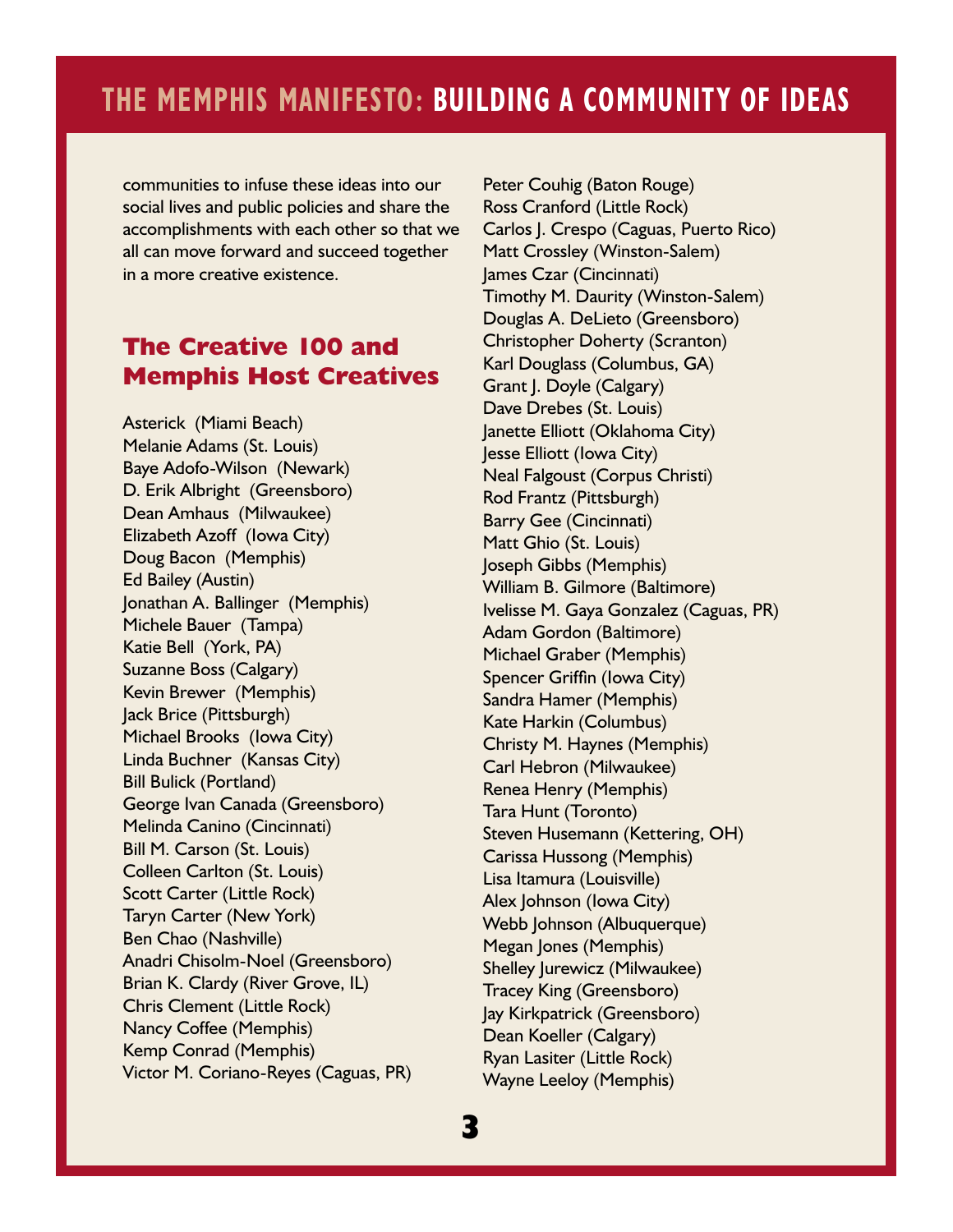Tracie S. Leonard (Greensboro) Stinson Liles (Memphis) Chris P. Long (St. Louis) Dawn Lopez (Memphis) Kilolo Luckett (Pittsburgh) Janette Luu (Fort Wayne) Amy Lytle (Greensboro) Alison McFarlane (Salt Lake City) Gina McGee (Iowa City) Tom McManus (Pittsburgh) Jane McNabb (Tallahassee) David Mabury (Memphis) Brendan Mangus (Pittsburgh) Brendaly Marcano-Pedraza (Caguas, PR) Brian Marston (St. Louis) Lucy B. Meade (Richmond) Andrew Medd (Toronto) Jeffrey Melton (Fort Wayne) Reginald Milton (Memphis) Martin Mini (Kansas City) Brad Mitchell (Columbus, OH) Donovan D. Mouton (Kansas City) Jamal Muashsher (Cincinnati) Thayne Muller (Memphis) Christopher P. Murphy (Memphis) Olliette Murry-Drobot (Memphis) Naheed Nenshi (Calgary) Donny Ness (Duluth) Chima Nkemdirim (Calgary) Terry Noel (Greensboro) Casey O'Shea (Chicago) Cardell Orrin (Memphis) Chip Pankey (Memphis) Tommie Pardue (Memphis) Pamela Price (Baton Rouge) Jacek Pruski (Iowa City) Karen Raihill (Tampa) Christina Reid (St. Louis) Christopher Reyes (Memphis) Deanne Roberts (Tampa) Jim Roberts (Asheville, NC)

Mike Robinette (Dayton) Teri Rogers (Kansas City) Ryan Rybolt (Cincinnati) Warwick Sabin (Little Rock) Charles Shaw (Chicago) Jeff Sherman (Milwaukee) Kate Shugart (Greensboro) Steven Fitzpatrick Smith (St. Louis) Nicholas Spencer (Cincinnati) Myles Michael Stempin (Mt. Pleasant, SC) Jenny Stokes (Greensboro) Amanda Styron (Iowa City) Andrew Taylor (Madison) Joel Tennison (Calgary) Brian ten Siethoff (Tampa) Michael Tepper (Memphis) Eric Thoelke (St. Louis) Chris Thomas (St. Louis) Sigrid E. Tidmore (Tampa) Gil Uhlhorn (Memphis) Jackie Valent (Milwaukee) Allison Van Laningham (Greensboro) Laura Wake (Milwaukee) Elizabeth Walters (Eads, TN) Starsky D. Wilson (St. Louis) Steven Wolff (Fairfield, CT) Sharon Woodhouse (Chicago)

\* The Memphis Manifesto Summit was the first gathering of the creative class and it was held in Memphis, Tennessee, April 30-May 2, 2003. The Creative 100 – selected from nominations from across North America – and their Memphis host creatives represented the creative class in all of its diversity and multiplicity. Coming from 48 cities in the United States, Canada and Puerto Rico, the Creative 100 wrote this manifesto for their own communities and for all communities seeking to compete in today's economy. The